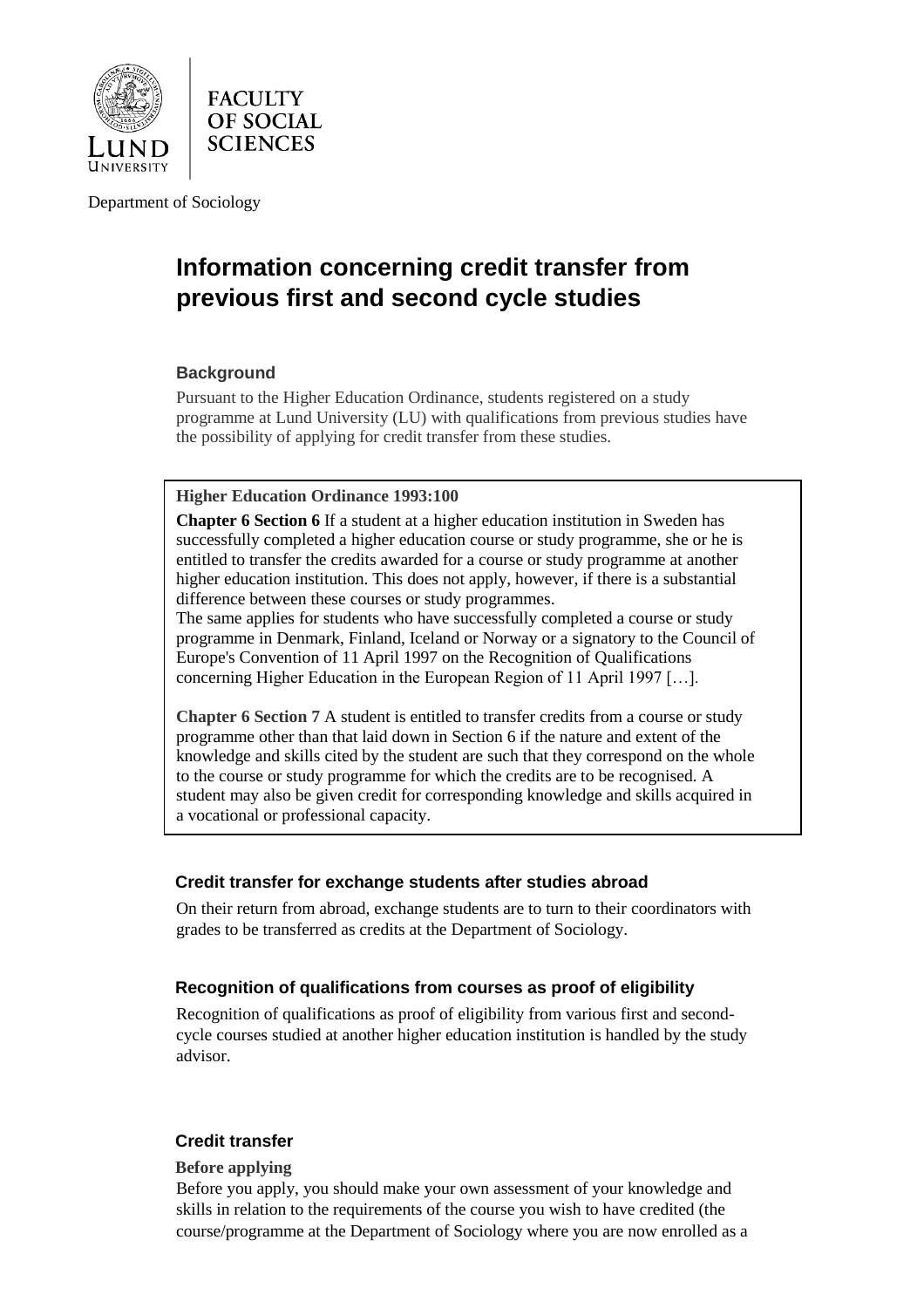student). Make your own assessment on the basis of the course's learning outcomes. Do they correspond to your prior knowledge? The course syllabus's description of the content, required reading and assessment of student performance on the course is also valuable information for you before your application. If you consider that your knowledge and skills match the requirements of the course, you can proceed with your application.

The higher education institution's assessment of an application for credit transfer is based on qualifications from higher education (course certificate/degree certificate/study certificate or equivalent together with the relevant course syllabus and reading list).

You can apply for credit transfer once you have been admitted to a study programme and have accepted the place offered. The application can also be submitted after you have enrolled on the study programme. *Only students admitted to the Department of Sociology can be considered for credit transfer*. You are considered a student if you have been admitted and are engaged in studies at the department.

#### **Instructions for completing the form**

State previous course(s) or programme(s).

State course codes and higher education institution, or knowledge and skills acquired in some other way that you wish the assessment to be based on.

State the course component (one form per course).

State the course code and course component in the programme you are now studying at the Department of Sociology for which you now wish to have credits transferred.

Attach the documents certifying prior studies to your application, e.g. study certificates, grades or course certificates. Descriptive information about the studies in question is also required, in the form of a course syllabus and list of required reading, for example.

Your application is to be dated, signed and sent to:

**Department of Sociology, Registrator Lund University Box 114 221 00 Lund** 

Please note that the department makes the assessment on the basis of the documentation you have provided through your application. Before you submit your application, think through what relevant information you wish the assessment to be based on. The documentation is to be certified copies of the original documents.

Remember that transferred credits may affect your right to student finance from CSN.